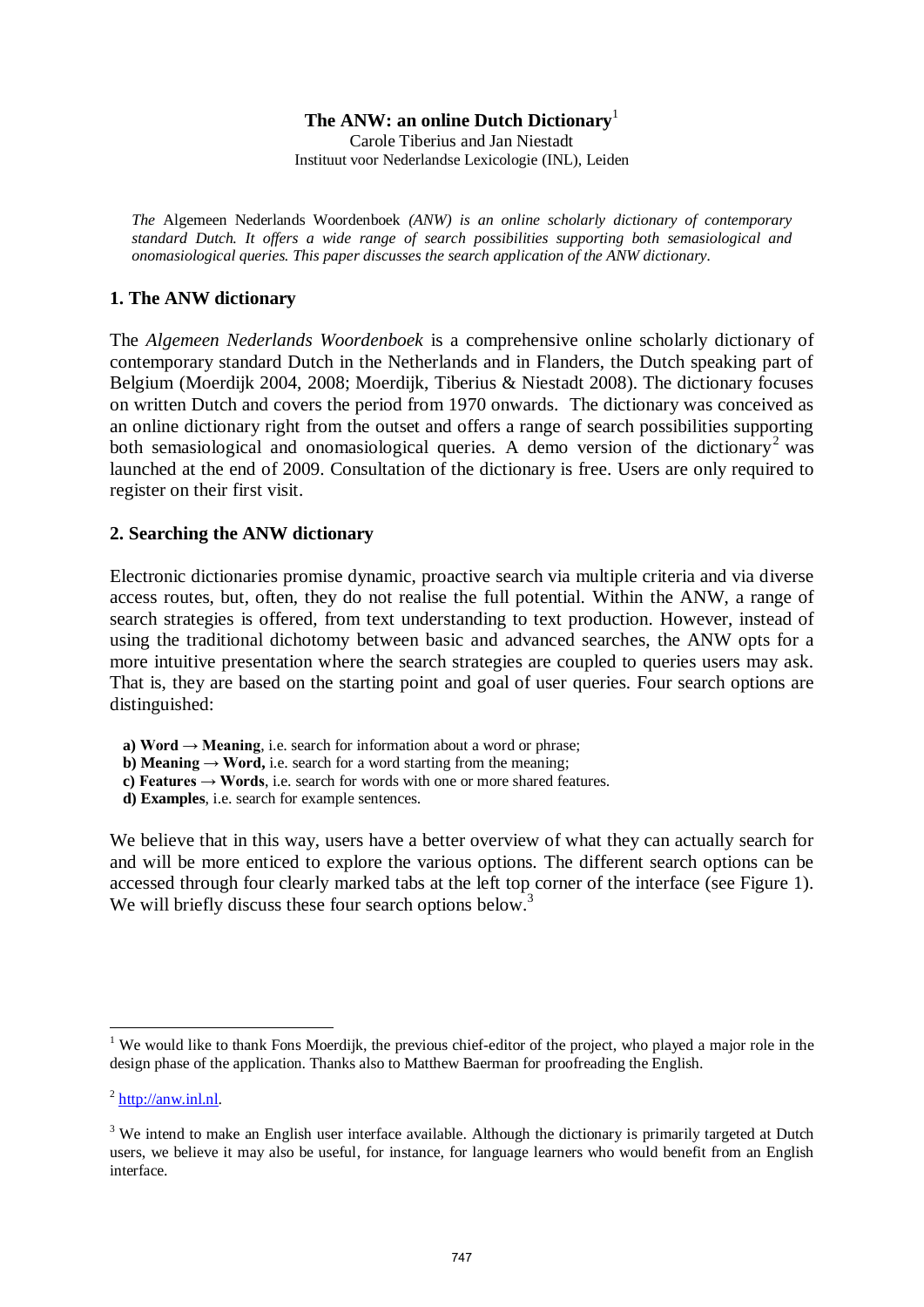| Algemeen<br>Nederlands               | NL<br><b>HELEN INTER</b> |                          |                                                                                                                    |             |      | Over het ANW | Woordenlijsten |
|--------------------------------------|--------------------------|--------------------------|--------------------------------------------------------------------------------------------------------------------|-------------|------|--------------|----------------|
| woord $\rightarrow$ betekenis        | betekenis → woord        | Zoek woorden             | Zoek voorbeelden                                                                                                   | Neologismen | help |              |                |
| 914 artikelen<br>beschikbaar:        | $\triangle$              | Van woord naar betekenis |                                                                                                                    |             |      |              |                |
| 24 uursschool<br>aandachtswijk       |                          |                          | U wilt de betekenis van een woord of woordgroep uit het ANW weten.                                                 |             |      |              |                |
| abditbier<br>absent<br>acces         |                          | Woord of woordgroep:     |                                                                                                                    |             |      |              |                |
| adelen<br>adob                       |                          |                          | Zoek                                                                                                               |             |      |              |                |
| afasie<br>Afrikaan/afrikaan          |                          | Voorbeelden              |                                                                                                                    |             |      |              |                |
| afrikaantje<br>Afrikaner<br>agflatie | bier                     | het woord bier           |                                                                                                                    |             |      |              |                |
| agoog<br>ahob $\blacksquare$         | bier*<br>*bier           |                          | een woord dat begint met bier<br>een woord dat eindigt op bier                                                     |             |      |              |                |
| Albanees<br>albino<br>alcoholbaby    | b???er                   |                          | een woord van precies zes letters dat begint met een b en eindigt op er                                            |             |      |              |                |
| alcoholicus<br>alcoholist            | b*r                      |                          | een woord van een willekeurig aantal letters dat begint met ben eindigt op r<br>Meer informatie over deze zoekvorm |             |      |              |                |
| alkaloïde                            |                          |                          |                                                                                                                    |             |      |              |                |

Figure 1. Illustration of the different search options in the user interface

## 2.1. Word  $\rightarrow$  Meaning

The first tab "word  $\rightarrow$  meaning" (*woord*  $\rightarrow$  *betekenis*) is the traditional search which allows the user to search for information about a word or phrase in the dictionary. It is offered on the start page of the dictionary (see also Figure 1). The search box is clearly marked and examples illustrate the possibility of using wildcards.

#### **2.2. Meaning**  $\rightarrow$  **Word**

The second tab is for the onomasiological search. This allows users to look for a word that they have forgotten or it can be used to find out whether there is a word for a certain concept or not. For instance, what is the plastic or metal tag at the end of a lace called?<sup>4</sup> In order to assist the user, two alternative strategies are offered to arrive at an answer. First, users can search by giving a definition or a description or by summing up terms that spring to mind. Second, they can use a guided search, which is based on the semagrams<sup>5</sup> in the dictionary. In this case, they are asked to choose the category (is it a thing, a person, an animal, a vehicle, etc.?) of the word they are looking for. Once a category has been selected, a number of questions pop up on the screen which are related to the most prominent features of that semantic class. This is illustrated for the category 'person' in Figure 2. Based on answers to questions such as "What does this person do?", "What does this person look like?", "Where does this person live?", the computer arrives at the word the user is looking for.<sup>6</sup>

 4 In English this is called an "aglet" (*nestel* or *malie* in Dutch).

<sup>&</sup>lt;sup>5</sup> The ANW provides a twofold meaning description. In addition to definitions, there are semagrams, A semagram is a systematic representation of the knowledge associated with a word in a frame of slots and fillers. Semagrams have been described in more detail by Moerdijk (2008).

 $6$  Obviously, the functionality of this search option is limited in the demo version which contains 914 lemmas. It will become more interesting when more data is added.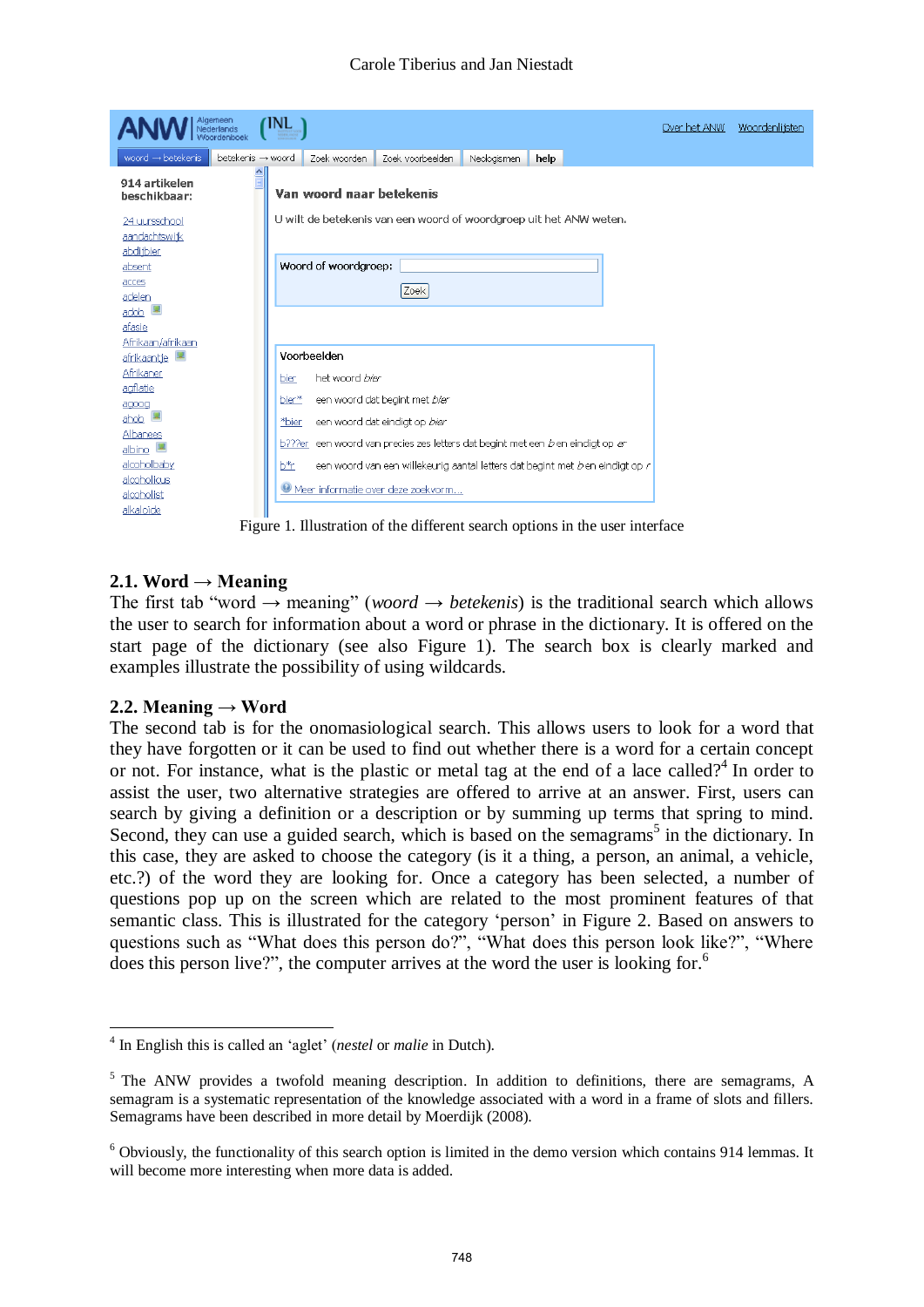## Section 3. Reports on Lexicographical and Lexicological Projects

| Algemeen<br>Nederlands                              | INL                                                                                                                                  | Over het ANW<br>Woordenlijsten                                                    |  |  |  |  |  |  |  |
|-----------------------------------------------------|--------------------------------------------------------------------------------------------------------------------------------------|-----------------------------------------------------------------------------------|--|--|--|--|--|--|--|
| betekenis -> woord<br>woord $\rightarrow$ betekenis | Zoek voorbeelden<br>Zoek woorden<br>Neologismen<br>help                                                                              |                                                                                   |  |  |  |  |  |  |  |
| 914 artikelen<br>beschikbaar:                       | Van betekenis naar woord<br>U heeft een idee van de betekenis, maar vraagt zich af welk woord of welke woorden daarbij kunnen horen. |                                                                                   |  |  |  |  |  |  |  |
| 24 uursschool<br>aandachtswijk                      |                                                                                                                                      |                                                                                   |  |  |  |  |  |  |  |
| abdijbier<br>absent                                 | Geef een omschrijving:                                                                                                               |                                                                                   |  |  |  |  |  |  |  |
| acces                                               |                                                                                                                                      | en/of                                                                             |  |  |  |  |  |  |  |
| adelen<br>adob<br>afasie                            | een categorie:                                                                                                                       | persoon<br>$\checkmark$<br>(alles)<br>hmerken bij de categorie 'persoon'.<br>dier |  |  |  |  |  |  |  |
| Afrikaan/afrikaan<br>afrikaantje                    |                                                                                                                                      | e vullen. Geef bijv. 2 of 3 korte antwoorden die<br>persoon<br>plant<br>voorwerp  |  |  |  |  |  |  |  |
| Afrikaner<br>agflatie                               | Wat doet deze persoon? (o.a. functie, beroep, activiteit,<br>handeling)                                                              | activiteit<br>eigenschap<br>figuur/vorm                                           |  |  |  |  |  |  |  |
| agoog<br>ahob                                       | Wat maakt deze persoon?                                                                                                              | gebeurtenis<br>groep/organisatie<br>handeling                                     |  |  |  |  |  |  |  |
| Albanees<br>albino I                                | Hoe ziet deze persoon eruit?<br>Tot welke groep behoort deze persoon?                                                                | hoeveelheid/eenheid<br>plaats/ruimte                                              |  |  |  |  |  |  |  |
| alcoholbaby<br>alcoholicus                          | Welk geloof, welke overtuiging heeft deze persoon?                                                                                   | proces<br>relatie<br>stof                                                         |  |  |  |  |  |  |  |
| alcoholist<br>alkaloïde                             | Waar komt deze persoon vandaan? Waar woont, werkt deze<br>persoon?                                                                   | tiid<br>toestand<br>werking                                                       |  |  |  |  |  |  |  |
| amarylis<br>amateurfotograaf                        | Welke nationaliteit heeft deze persoon?                                                                                              |                                                                                   |  |  |  |  |  |  |  |
| ambtenaar<br>Amerikaan/amerikaan                    | Welke taal spreekt deze persoon?                                                                                                     |                                                                                   |  |  |  |  |  |  |  |
| amnesie                                             | Welke rang of positie heeft deze persoon?<br>Welke relatie heeft deze persoon met anderen?                                           |                                                                                   |  |  |  |  |  |  |  |
| amuse<br>analgeticum                                | Wanneer leefde deze persoon? Wat is de leeftijd van deze                                                                             |                                                                                   |  |  |  |  |  |  |  |
| anesthesiologie<br><b>Call</b>                      | persoon                                                                                                                              |                                                                                   |  |  |  |  |  |  |  |

Figure 2. Illustration of search option: Meaning  $\rightarrow$  Word

## **2.3. Features → Words**

This search option is particularly relevant for language professionals. It enables them to gather words that share one or more identical features within the main dimensions of the ANW, e.g. orthography, morphology, meaning, combinatorics. In theory the user can search for all the elements and sub-elements that are available in the dictionary. This means that a total of nearly 200 features can be searched for. Although this is a very complex search option, undoubtedly offering the user a surplus of possibilities, we feel that if we manage to entice the user enough to experiment with it, he can easily become addicted. Puzzlers, for instance, can use this option to find words that begin and end with a particular letter, adding additional constraints such as domain or semantic class, helping them to solve their puzzles.

To assist the user in finding his way through the forest of criteria, they are presented in a structured way using a tree structure such as that of Windows Explorer with the advantage that users know immediately how to deal with them. In Figure 3 we illustrate this with an example of a simple query where we are looking for all words that begin with an *s* and consist of five syllables.<sup>7</sup> The user starts from an empty query screen and is asked to select criteria from the tree structure on the left. By default, the user searches for words, but it is also possible to search for proverbs or idioms. This will result in a tree structure with different criteria as only a subset of the criteria that can occur in a query for words apply to idioms and proverbs.

 7 This query results in words such as *sonjabakkeren* ("go/be on a "Sonja Bakker diet") and *sportverslaggever* ("sports journalist").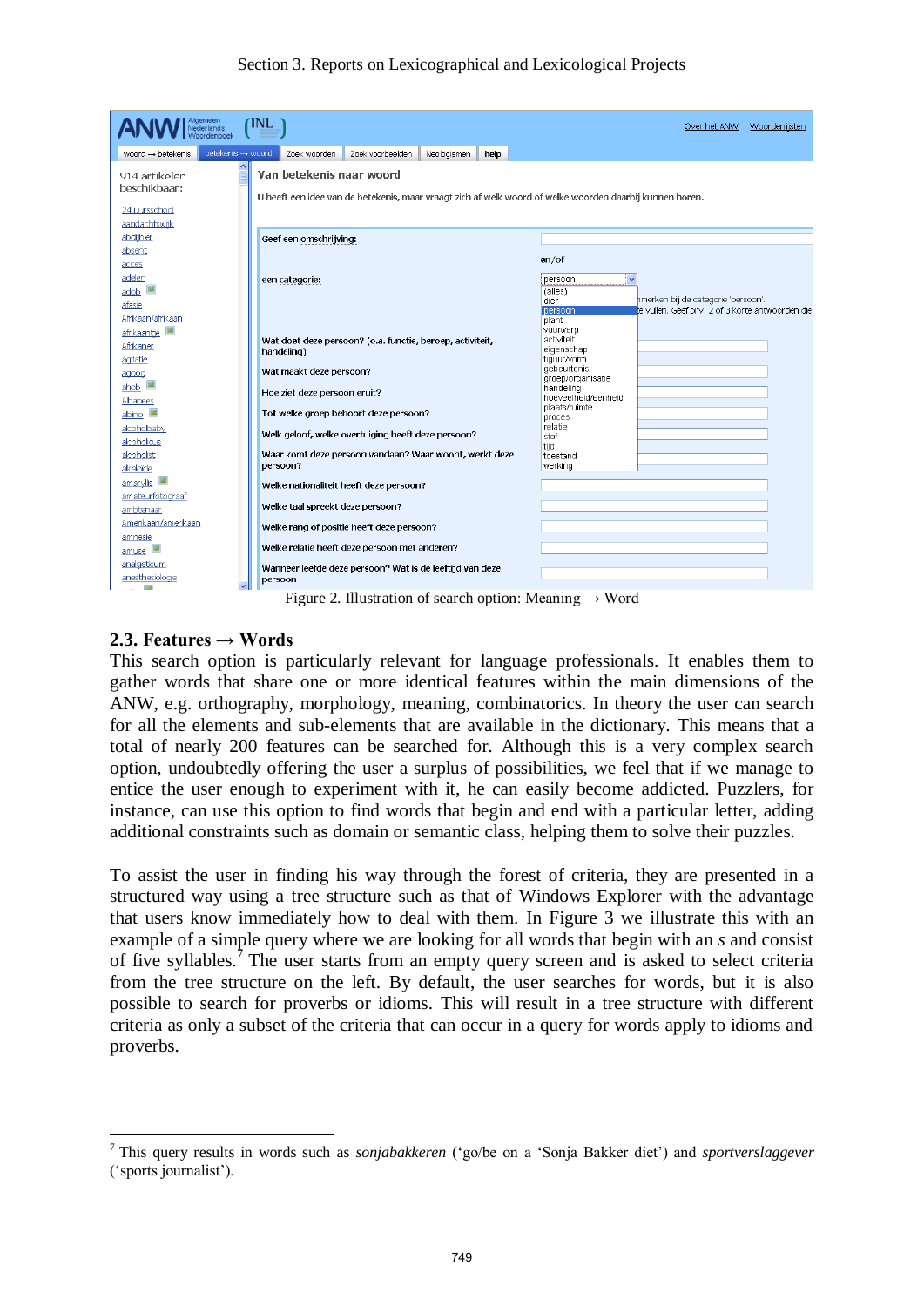| TNL (                                                                                                                                      | Over het ANW                    | Woordenlijste |                  |               |   |  |  |  |  |  |
|--------------------------------------------------------------------------------------------------------------------------------------------|---------------------------------|---------------|------------------|---------------|---|--|--|--|--|--|
| Zoek woorden<br>woord $\rightarrow$ betekenis<br>betekenis - woord                                                                         | Zoek voorbeelden                | Neologismen   | help             |               |   |  |  |  |  |  |
| Zoek naar woorden, verbindingen of spreekwoorden<br>U zoekt artikelen met bepaalde informatie over woorden, verbindingen en spreekwoorden. |                                 |               |                  |               |   |  |  |  |  |  |
| Waar wilt u naar zoeken?<br>- <b>D</b> Hele artikel                                                                                        |                                 |               |                  |               |   |  |  |  |  |  |
| <b>D</b> Definitie                                                                                                                         | ⊙ Woorden                       |               |                  |               |   |  |  |  |  |  |
| Spelling en uitspraak                                                                                                                      | O Spreekwoorden of verbindingen |               |                  |               |   |  |  |  |  |  |
| Lemmavorm en varianten<br><b>n</b> Afkorting                                                                                               | Zoeken naar Woorden             |               |                  |               |   |  |  |  |  |  |
| Grafisch symbool<br>Aantal lettergrepen                                                                                                    | Zoekvraag wissen                |               |                  |               |   |  |  |  |  |  |
| - <b>D</b> Plaats hoofdklemtoon                                                                                                            | Spelling en uitspraak           |               |                  |               |   |  |  |  |  |  |
| <b>Mize van uitspraak</b>                                                                                                                  | Lemmayorm en varianten          |               | woord begint met | $\vee$ s      | × |  |  |  |  |  |
| EFFET Bitzonderheden gebruik                                                                                                               | Aantal lettergrepen             |               | is gelijk aan    | $\frac{1}{5}$ | × |  |  |  |  |  |
| E-C Relaties met andere woorden                                                                                                            |                                 |               |                  |               |   |  |  |  |  |  |
| E- Woordsoort                                                                                                                              | Zoek                            |               |                  |               |   |  |  |  |  |  |
| <b>F-Batakanichatrakking</b>                                                                                                               |                                 |               |                  |               |   |  |  |  |  |  |

Figure 3. Illustration of search option Features → Words

All search options support the use of wild cards, and the input undergoes some linguistic analysis including stemming and removal of stop words. The results are ranked by relevance, but other sorting options are offered as well.

## **2.4. Example sentences**

This option allows the user to search for example sentences based on a set of four criteria, i.e. word(s), author, source and date. For instance, a user could search for all example sentences with the words *koe* 'cow' and *schaap* 'sheep' in the period from 2000 – 2002 (date). The results can be sorted alphabetically (lemma) or chronologically (date).

#### **3. The ANW application**

The ANW application was built on the basis of a detailed Functional Design report (Moerdijk et al. 2008) in which the required search strategies and criteria are set out. This report was compiled by a team consisting of a lexicographer, a computational linguist and a software engineer. It took approximately nine person months to build the application.

The application is a servlet written in Java and runs in Apache Tomcat. It consists of two parts: a front end and a back end.



#### **3.1. Front end**

The front end is the part which runs in the browser of the user. It presents the user interface and allows the user to enter queries and to navigate through the result. The front end of the ANW application does not use Flash or similar technologies, using instead HTML and Javascript. The advantage is that the application "feels at home" in the browser and all browser functionalities (back button, bookmarking) continue to work as usual, following the user"s expectations. There is full browser support at least for Internet Explorer 6/7/8, Firefox 3 and Safari 3.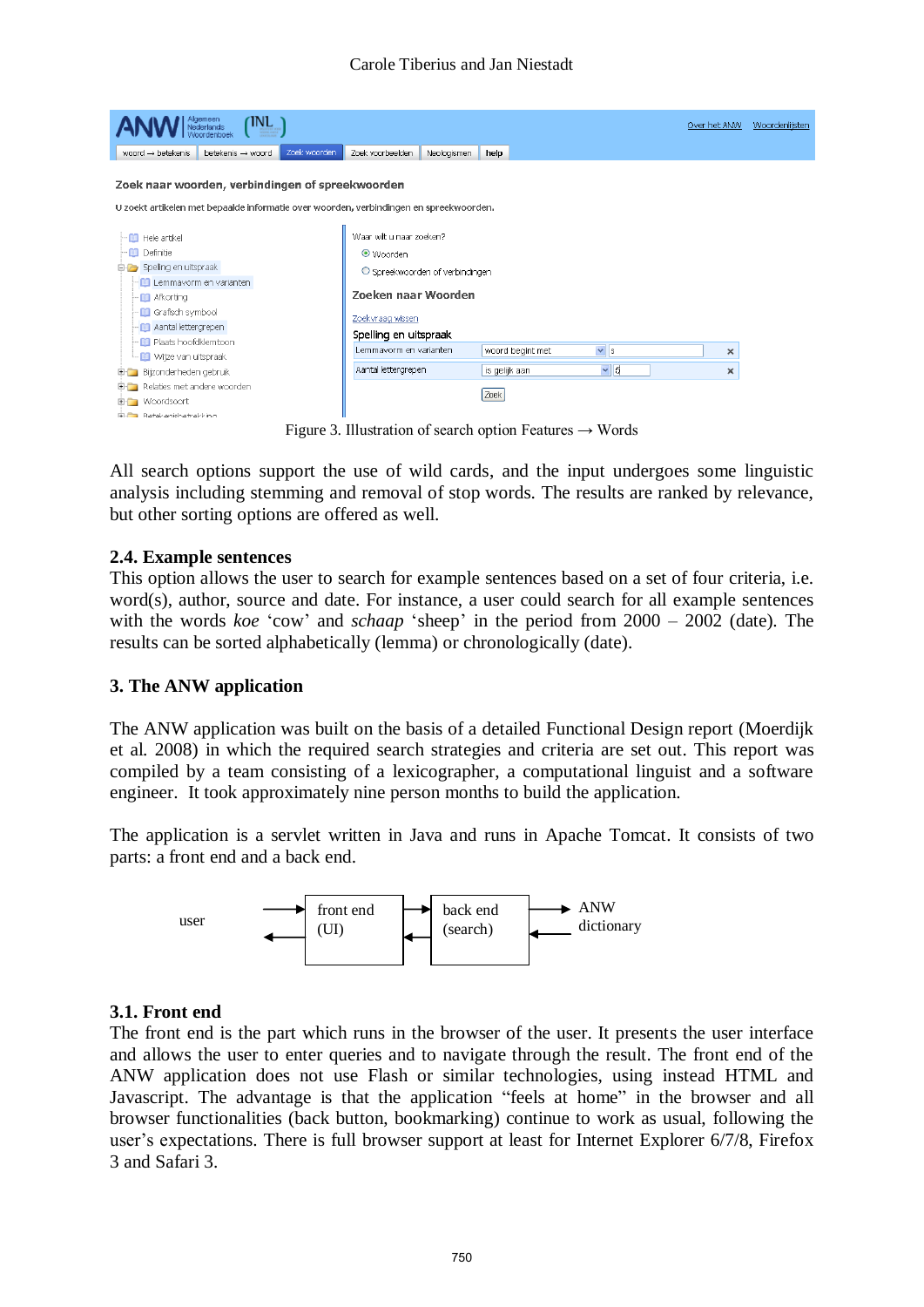## **3.2. Back end**

The back end assists the front end by executing user queries, retrieving material, etc. It contains the search engine of the application. As part of the search engine, a separate query language was developed for the ANW, called FunQy (Niestadt et al. 2009). FunQy stands for "functional query language", which evaluates expressions to yield Lucene query objects.

Probably the easiest way to get a feel for this query language is to look at a few examples. A very basic query is to find words that have the word "animal" in their definition text. The FunQy query looks like this:

**Definition ~ 'animal'** 

FunQy supports wildcards, regular expressions and phrase search. It has special operators for stemming, fuzzy search and distance search:

**Definition ~\$ 'animal' Definition ~~ 'animal' Definition ~ 'animal' #3 'beast'**

For convenience, fields may be combined using logical operators if one wishes to search more than one field (for example, definition and hyperonym). Therefore, the following two are equivalent:

```
Definition ~ 'animal' | Hyperonym ~ 'animal' 
(Definitie | Hyperonym) ~ 'animal'
```
It is also possible to define symbols for later use. The following two queries in sequence are again equal to the above:

```
MyFavouriteFields = Definitie | Hyperonym; 
MyFavouriteFields ~ 'animal'
```
Furthermore, functions can be defined. For example, it is possible to define the "exclusive OR' in FunOy:

 $xor = function a, b \rightarrow (a | b) \& (a \& b)$ 

It is also easy to bind any custom Java code to FunOy. For example, we have a 'terms' function that chops user input into terms (words):

**listOfWords = terms(userInput)**

Some advanced features include passing functions as parameters and partial function instantiation. A simple "standard library" written in FunQy provides operations such as filtering a list, mapping a list to a different list and combining items in a list.

Altogether, this makes FunQy a fairly complete functional programming language and a powerful tool for specifying search logic. An additional advantage is that this query language allows lexicographers, who know the dictionary data best, to experiment more and to help with the fine-tuning of the search engine of the application. They can experiment with different parameters, including stemming and fuzzy matching. The 'search intelligence' for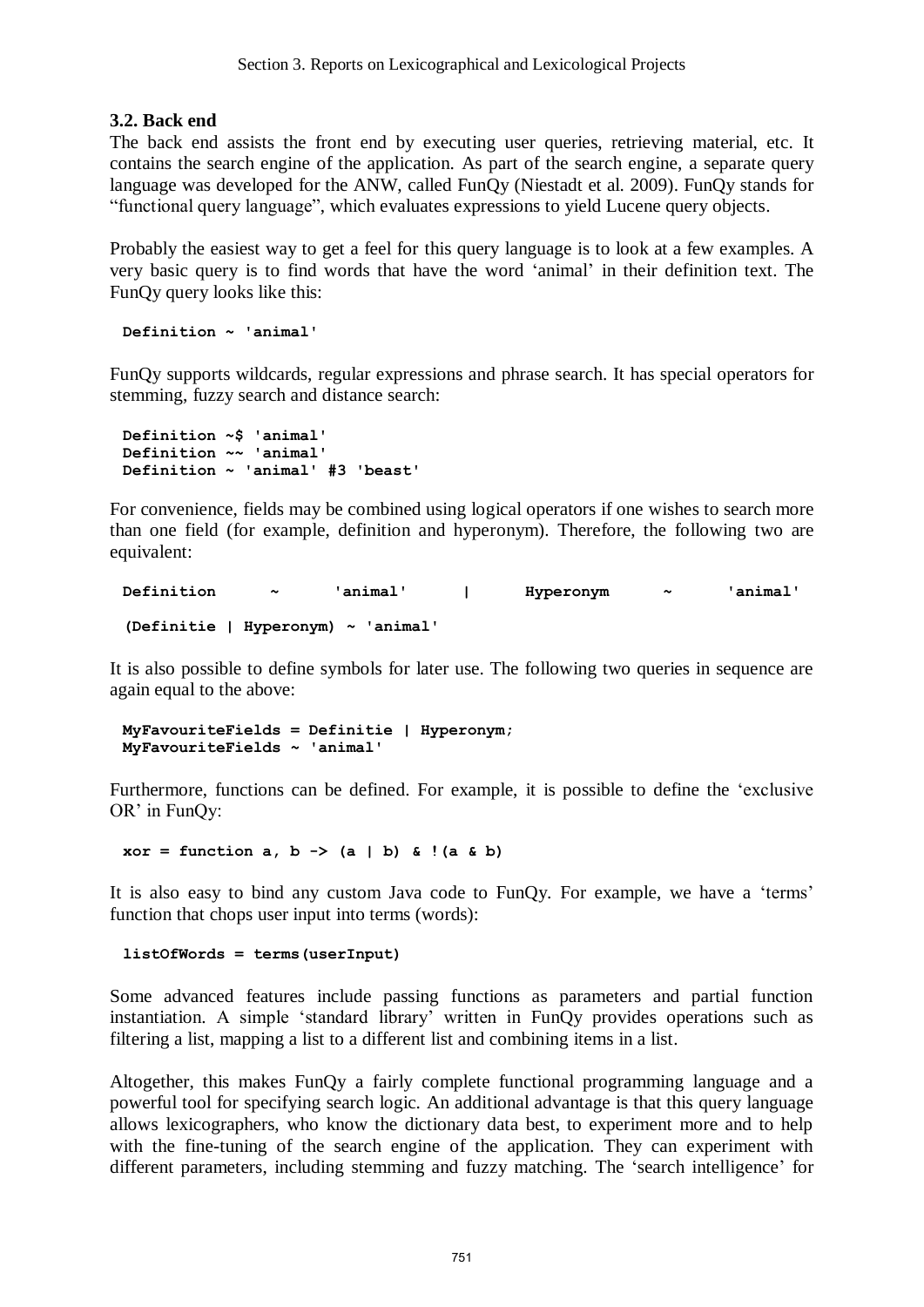the specific searches we offer in the user interface resides in an application-specific script written in this language.

The ANW data is stored in a MySQL database. Apache Lucene is used for full text indexing. We combine the search results from Lucene with a hierarchical model of the dictionary article content in the MySQL database, so we can easily answer questions like "show me examples from senses with the word "animal" in the definition" or "show me senses that contain examples that include the word "animal" ". This hierarchical model is also used to show the full article with all search hits highlighted.

# **4. Conclusion**

In this paper we have discussed the search application which was built for an electronic dictionary of Dutch, the ANW. It offers a range of search possibilities supporting both semasiological and onomasiological queries in a rather intuitive way. In this paper we have focused on the access strategies that are offered and on FunQy, the query language that was specifically developed for the project to facilitate implementation and future extensions to the search options offered by the ANW. Currently the demo version of the dictionary has just over 2000 registered users.